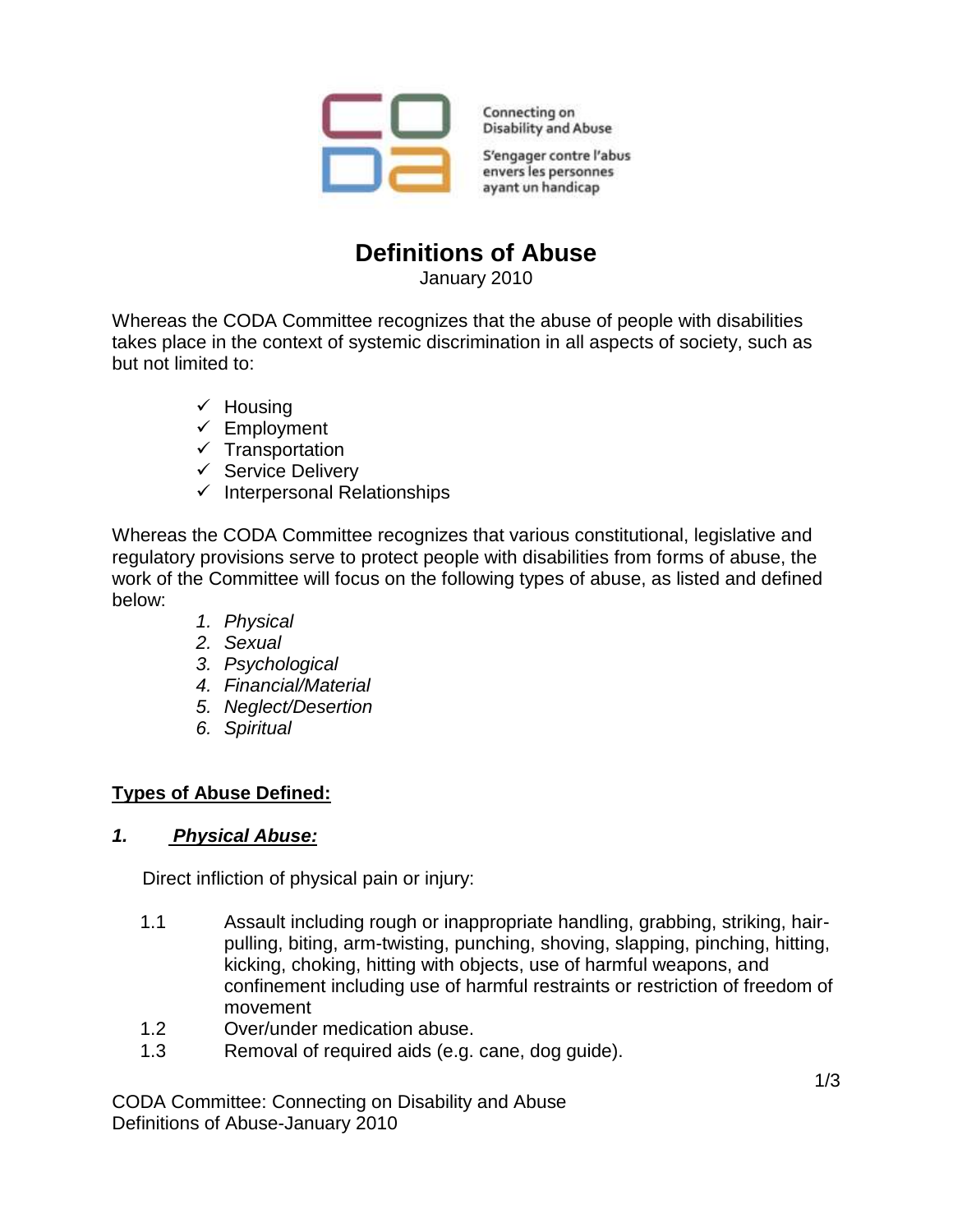### *2. Sexual Abuse:*

A completed sex act without the victim's consent, an attempted sex act without the victim's consent, abusive sexual conduct, non-contact sexual abuse and unspecified sexual violence:

- 2.1 Verbal and physical sexual harassment, unwanted sexual touching including fondling the genitals, sexual assault, rape, sexual battery, forced sodomy.
- 2.2 Non-verbal, forced abortion or sterilization, denial of sexual information/education (about birth control and childbirth).

### *3. Psychological Abuse:*

Intentional infliction of anxiety, hurt, guilt or fear through verbal (tone and or words) or non-verbal acts, and, degrading and undermining an individual's sense of self-worth and self-esteem while rejecting their opinions and needs:

- 3.1 Verbal: name calling, insulting, threatening, yelling, constant criticism, intimidation, cohersion, and humiliation.
- 3.2 Emotional: socially isolating, withholding affection, denying privileges, manipulation, silent treatment, and the threat of having one's children taken away.
- 3.3 Denying the abuse ever happened; and shifting responsibility for abuse, using the statement "it's your fault".
- 3.4 Abuse of power or authority.

#### *4. Financial/Material Abuse:*

Taking and maintaining control of a person's financial resources without their consent, rendering them financially dependent, and, theft, by a relative or caregiver, of money or object of value belonging to the disabled person:

- 4.1 Forging signatures, misuse of money, defrauding, creating debt.
- 4.2 Withholding funds or denying access to financial resources; making them beg for their own money for necessary items.
- 4.3 Giving an allowance and requiring justification for all money spent.
- 4.4 Destruction of property or personal items.
- 4.5 Hurting the individual's pet(s).